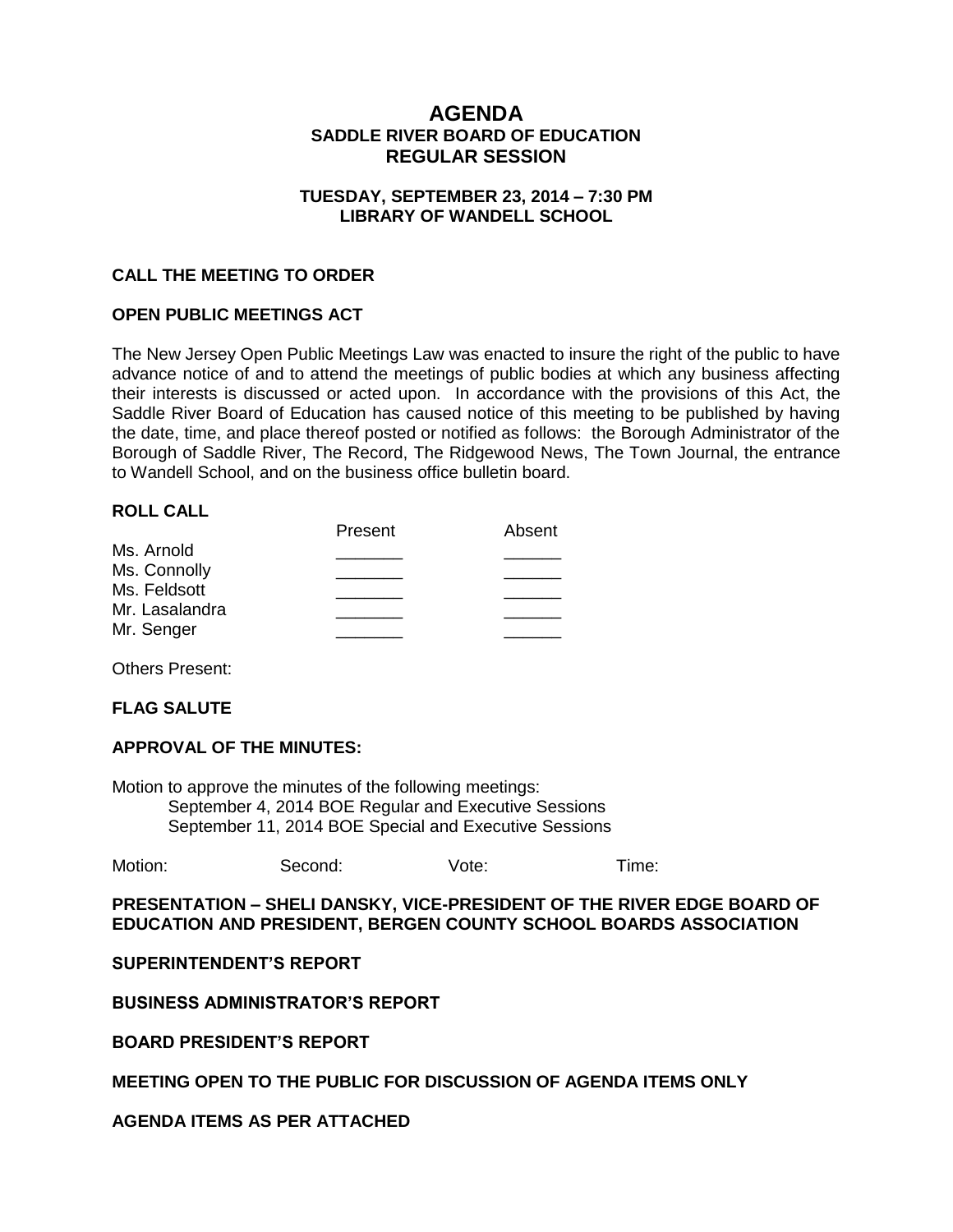# **COMMITTEE REPORTS**

- 1. Finance/Budget Committee
- 2. Board Communications Committee
- 3. Technology Committee
- 4. Curriculum Committee
- 5. Renovation Committee
- 6. Wandell School Recreation Committee
- 7. Liaisons: Ramsey Board of Education
	- Northern Highlands Board of Education
- 8. Home and School Association
- 9. New Jersey School Boards Association/NJSBA Legislative Committee
- 10. Policy Committee
- 11. Health, Well-being, Safety and Transportation Committee
- 12. Liaison to Mayor and Council
- 13. Negotiations Committee

\_\_\_\_\_\_\_\_\_\_\_\_\_\_\_\_\_\_

14. Search Committee

## **COMMENTS BY THE PUBLIC ON NON-AGENDA ITEMS**

## **MOTION TO ENTER EXECUTIVE SESSION**

WHEREAS Section 8 of the Open Public Meetings Act, Chapter 231, PL 1975, permits the exclusion of the public from a meeting in certain circumstances and

WHEREAS the Board is of the opinion that such circumstances presently exist

BE IT RESOLVED by the Saddle River Board of Education that:

 The public shall be excluded from discussion of the hereinafter-specified subjects: The general nature of these subjects is:

It is anticipated at this time that the above-stated subject matters will be made public when the Board determines them to be no longer prejudicial or when the board takes formal action.

Motion: Second: Vote: Time:

#### **MOTION TO ADJOURN EXECUTIVE SESSION AND MEETING**

Motion: Second: Vote: Time: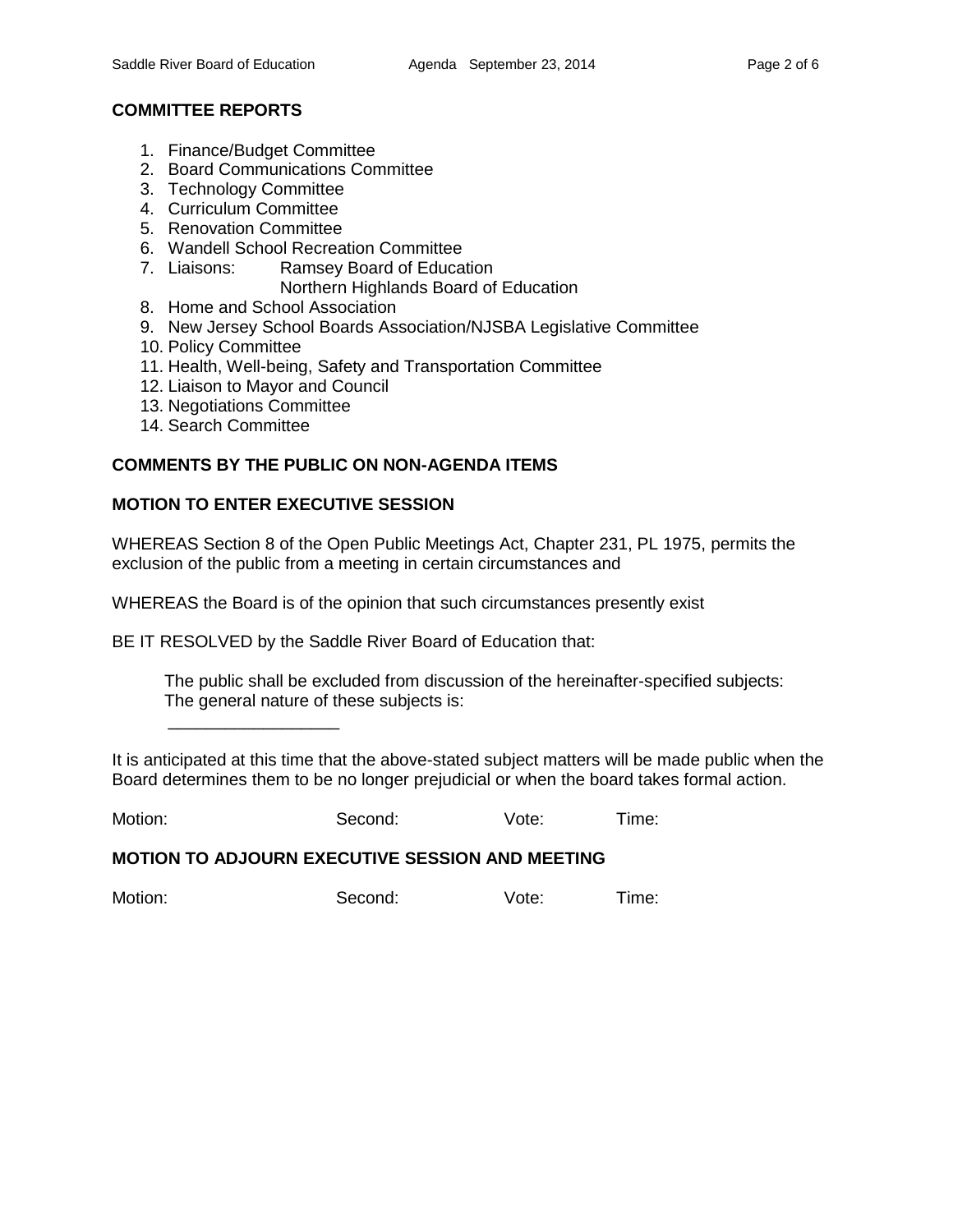# **SADDLE RIVER BOARD OF EDUCATION TUESDAY, SEPTEMBER 23, 2014 RESOLUTIONS – SUMMARY**

#### **ADMINISTRATION**

A-787 Approval of School Nursing Plan – 2014-2015 A-788 Approval of Volunteer Assistant for Soccer Team A-789 Update to Uniform Memorandum of Agreement 2014-2015 A-790 Organization Meeting Date – January 2015 A-791 Facilities Use – HUMC Foundation Benefit – October 9, 2014 A-792 Approval of Sending/Receiving Agreements – SRBOE/RBOE A-793 First and Second Readings – Policies #7161.5 and #4119.26/4219.26

#### **HUMAN RESOURCES**

HR-1110 O'Flaherty – Acceptance of Resignation HR-1111 Stipends for School Year 2014-2015 HR-1112 Revision to HR-1090 – O'Neill Additional Days – Summer 2014

# **EDUCATION**

E-768 Region V Consultant – Special Education Student E-769 Tuition – Special Education – Franklin Lakes School District – Colonial Road School

#### **FINANCE**

F-2143 Payment of Bills – September 2014 F-2144 Line Item Certification F-2145 Appropriation Transfers – August 2014 F-2146 Board Secretary Report – August 2014 F-2147 Treasurer Report – August 2014 F-2148 Agreement – Treasurer and Board Secretary Report F-2149 Travel – Strauss F-2150 Travel – Strauss F-2151 Reimbursement for Substitute Credentials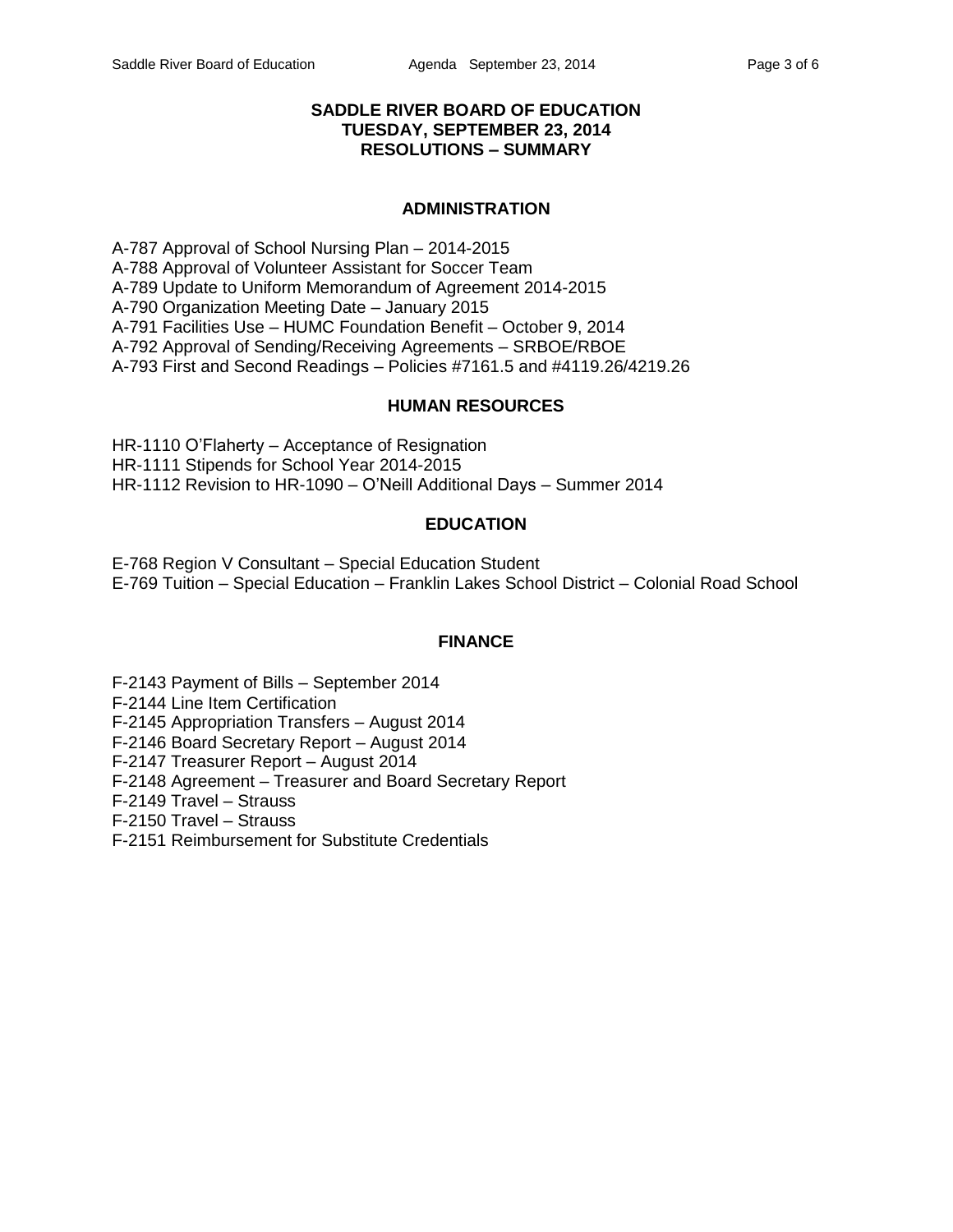# **ADMINISTRATION**

# **A-787 APPROVAL OF SCHOOL NURSING SERVICES PLAN - 2014-2015**

BE IT RESOLVED to approve the attached school nursing services plan of the Saddle River School District for the 2014-2015 school year.

# **A-788 APPROVAL OF VOLUNTEER ASSISTANT FOR SOCCER TEAM**

BE IT RESOLVED that the Saddle River Board of Education approves Nik Aktas to be a volunteer assistant coach for the Wandell School Soccer Team for the 2014-2015 school year.

## **A-789 UPDATE TO UNIFORM STATE MEMORANDUM OF AGREEMENT**

BE IT RESOLVED that the Saddle River Board of Education approves the Update to the Uniform State Memorandum of Agreement – 2011 Revisions, for the 2014-2015 school year with no additional terms/provisions.

## **A-790 ORGANIZATION MEETING DATE – JANUARY 2015**

BE IT RESOLVED that the Saddle River Board of Education approves setting the date of the 2015 Board Organization Meeting to Tuesday, January 6, 2015.

#### **A-791 FACILITIES USE – HACKENSACK UNIVERSITY MEDICAL CENTER FOUNDATION BENEFIT**

BE IT RESOLVED that the Saddle River Board of Education approves the use of the Wandell School parking lot(s) for the parking of cars and shuttling of passengers on the opening night of the Designer Showhouse of New Jersey to benefit the Hackensack University Medical Center Foundation on the evening of Wednesday, October 8, 2014.

## **A-792 APPROVAL OF SENDING/RECEIVING AGREEMENTS BETWEEN THE SADDLE RIVER AND THE RAMSEY BOARDS OF EDUCATION**

BE IT RESOLVED that the Saddle River Board of Education approves the agreements governing the terms of middle school and high school student sending/receiving relationships with the Board of Education of the Borough of Ramsey for the period extending through June 30, 2024.

# **A-793 FIRST AND SECOND READINGS – POLICIES #6171.5 AND #4119.26/4219.26**

BE IT RESOLVED to approve the first and second readings of the attached Saddle River Board of Education Policies:

#6171.5 Independent Educational Evaluations #4119.26/4219.26 Electronic Communication by School Staff

ALL ADMINISTRATION MOTIONS BUNDLED FOR SINGLE VOTE: Motion: Second: Second: Vote:

# **HUMAN RESOURCES**

# **HR-1110 O'FLAHERTY - ACCEPTANCE OF RESIGNATION**

BE IT RESOLVED, upon recommendation of the Superintendent, to accept the resignation of Jill O'Flaherty effective September 10, 2014.

# **HR-1111 STIPENDS FOR SCHOOL YEAR 2014-2015**

BE IT RESOLVED, upon the recommendation of the Superintendent, that the Saddle River Board of Education approves the following annual stipends for the year 2014-2015: Director of Music John Moylan \$3,800 10/1/2014-3/31/2015

Director of Stage/Costume Design Michelle Woodward \$3,800 10/1/2014-3/31/2015 Assistant to the Director Maureen Rockey-Tirado \$300 3/9/2015-3/20/2015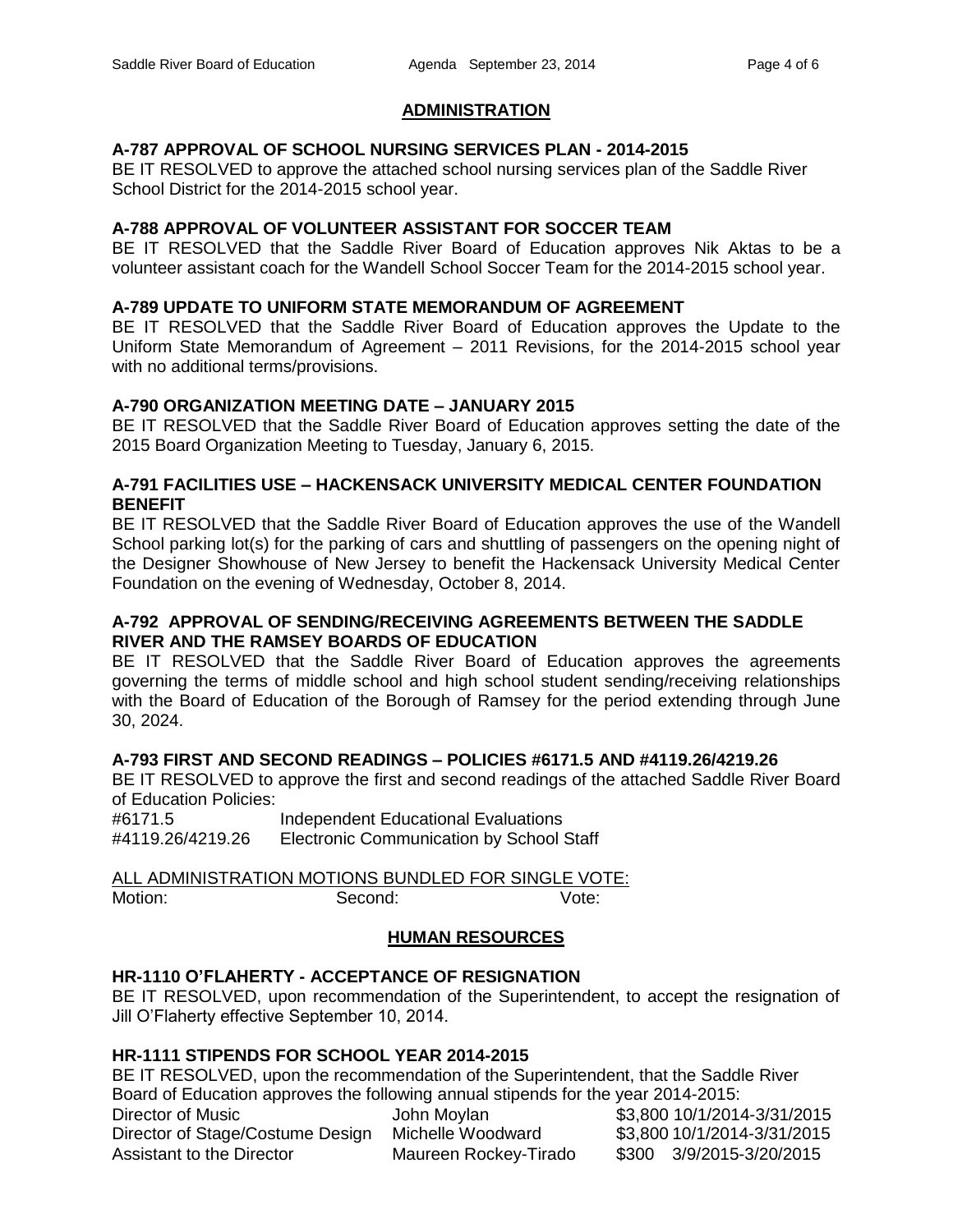# **HR-1112 REVISION TO HR-1090 PATRICIA O'NEILL – THREE ADDITIONAL DAYS - SUMMER 2014**

BE IT RESOLVED, upon recommendation of the Superintendent, to revise HR-1090 approving Patricia O'Neill, school nurse, to perform three (3) extra days' work during the month of August 2014 at the SREA contracted rate of \$80 per hour versus her hourly rate.

#### ALL HR MOTIONS BUNDLED FOR SINGLE VOTE:

| Motion:             | Second: |  |
|---------------------|---------|--|
| Roll Call Vote: HS: | RA:     |  |

## **EDUCATION**

## **E-768 REGION V CONSULTANT – SPECIAL EDUCATION STUDENT**

BE IT RESOLVED that the Saddle River Board of Education approves payment to Region V for a consultant, Ellen Muhlberg who will implement 20 hours of training in the Wilson Reading Program during the 2014/2015 school year for a special education student, at a cost of be \$67/hour plus 7% administrative fee with a total cost of \$1,433.80.

**E-769 TUITION–SPECIAL EDUCATION–FRANKLIN LAKES SCHOOL DISTRICT– 2014-2015** BE IT RESOLVED that the Saddle River Board of Education authorizes the placement of one

Saddle River special education student to attend Colonial Road School in the Franklin Lakes School District for the school year 2014-2015, in an amount of \$66,240 for tuition, summer program and an ABA aide.

#### ALL EDUCATION MOTIONS BUNDLED FOR SINGLE VOTE:

Motion: Second: Vote:

# **FINANCE**

# **F-2143 PAYMENT OF BILLS – SEPTEMBER 2014**

BE IT RESOLVED that the payment of bills for September 2014 as per the bill lists on file in the business office be approved.

#### **F-2144 LINE ITEM CERTIFICATION**

BE IT RESOLVED that in compliance with NJAC 6:20-2A-10(e) that the Board of Education certifies that no major account or fund has been over-expended and that as of this report, sufficient funds are available to meet the District's financial obligations for the remainder of the fiscal year.

#### **F-2145 APPROPRIATION TRANSFERS – AUGUST 2014**

BE IT RESOLVED that the appropriation transfers for the month of August 2014 as per the list on file in the business office be approved.

# **F-2146 BOARD SECRETARY REPORT – AUGUST 2014**

BE IT RESOLVED that the Reports of the Board Secretary for the month of August 2014 be approved.

#### **F-2147 TREASURER REPORT – AUGUST 2014**

BE IT RESOLVED that the Treasurer's Report for the month of August 2014 be approved.